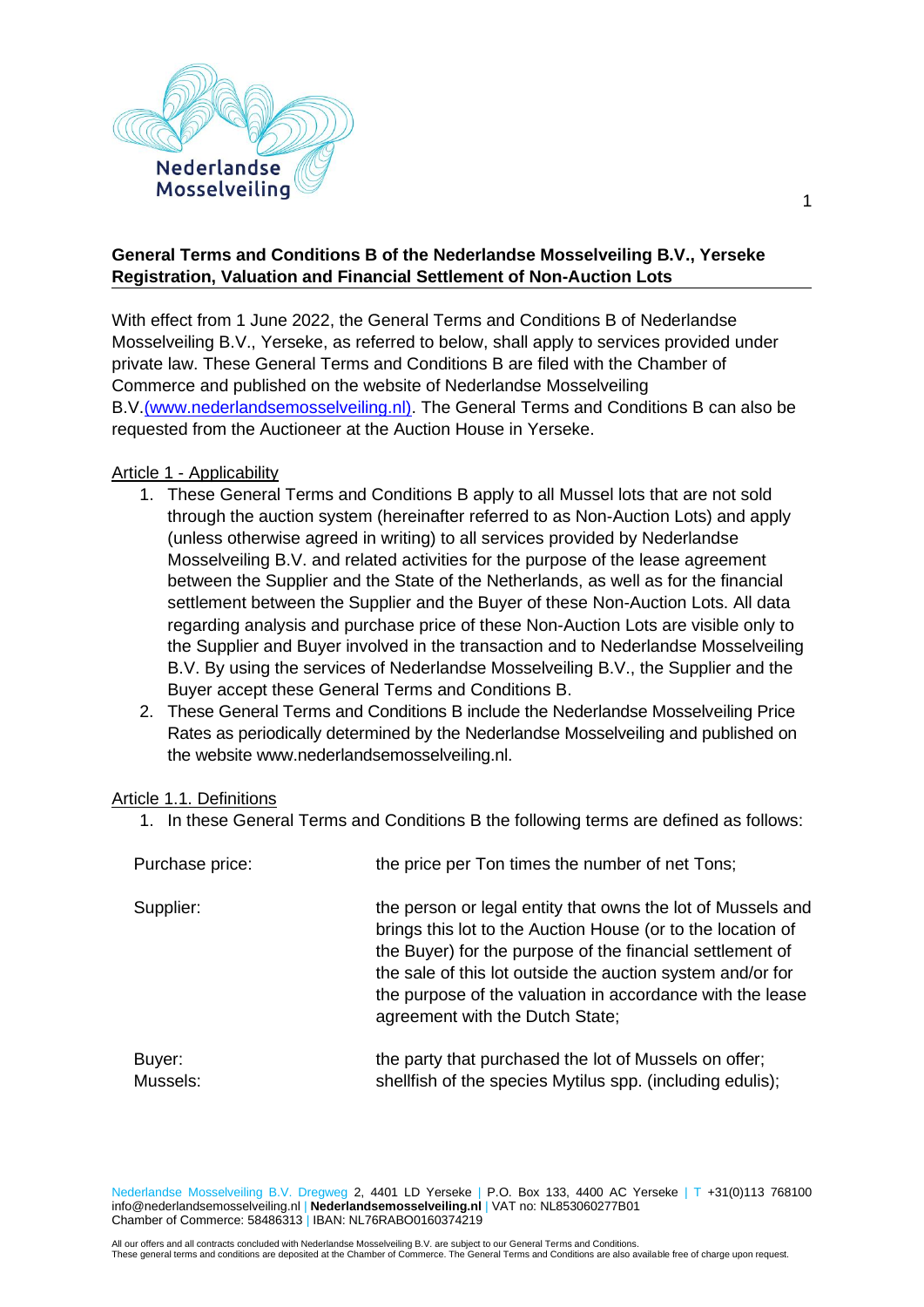

| Nederlandse Mosselveiling: | Dutch Mussel Auction. The organisation conducting the<br>Mussel auction: Nederlandse Mosselveiling B.V.,<br>Yerseke (municipality of Reimerswaal), located at<br>Koningin Julianahaven, Dregweg 2;                                                                                                             |
|----------------------------|----------------------------------------------------------------------------------------------------------------------------------------------------------------------------------------------------------------------------------------------------------------------------------------------------------------|
| Net content:               | Gross volume - (Tare-2%) expressed in Tons;                                                                                                                                                                                                                                                                    |
| Non-auction lots:          | lots of Mussels not sold through the auction system.                                                                                                                                                                                                                                                           |
| Pontoon:                   | The Pontoon is the property of Nederlandse<br>Mosselveiling B.V., and is located in Julianahaven, berth<br>116, situated 79 metres north of the Veilinggebouw<br>Dregweg 2, 4401 LD Yerseke, known in the Land<br>Registry as Section Y, number 14 (size 870 m <sup>2</sup> ),<br>municipality of Reimerswaal; |
| Standard quantity:         | 2.5 kilograms;                                                                                                                                                                                                                                                                                                 |
| Tare:                      | anything that does not belong to the Mussel such as<br>loose shells, starfish, slipper limpets, barnacles, clods of<br>mud, stones, dead or broken Mussels and Mussels with a<br>length of less than 45 mm, or with a length of less than<br>40 mm on the request of the Supplier.                             |
| Ton:                       | a volume measurement: $1/7$ m <sup>3</sup> ;                                                                                                                                                                                                                                                                   |
| <b>Auction House:</b>      | the Auction House and grounds including the sampling<br>location at the Pontoon, located at Koningin<br>Julianahaven, Dregweg 2 in Yerseke;                                                                                                                                                                    |
| Auctioneer:                | the employee of the Nederlandse Mosselveiling who<br>leads the valuation at the auction;                                                                                                                                                                                                                       |
| Payment:                   | the amounts owed on account of the transaction(s)<br>performed, as referred to in the 2022-2023 Nederlandse<br>Mosselveiling Price Rates, or the most recent rates<br>published since that time;                                                                                                               |

2. For the application of these General Conditions B, the following conversion formula applies: 1 m<sup>3</sup> gross Mussels weighs 700 kg.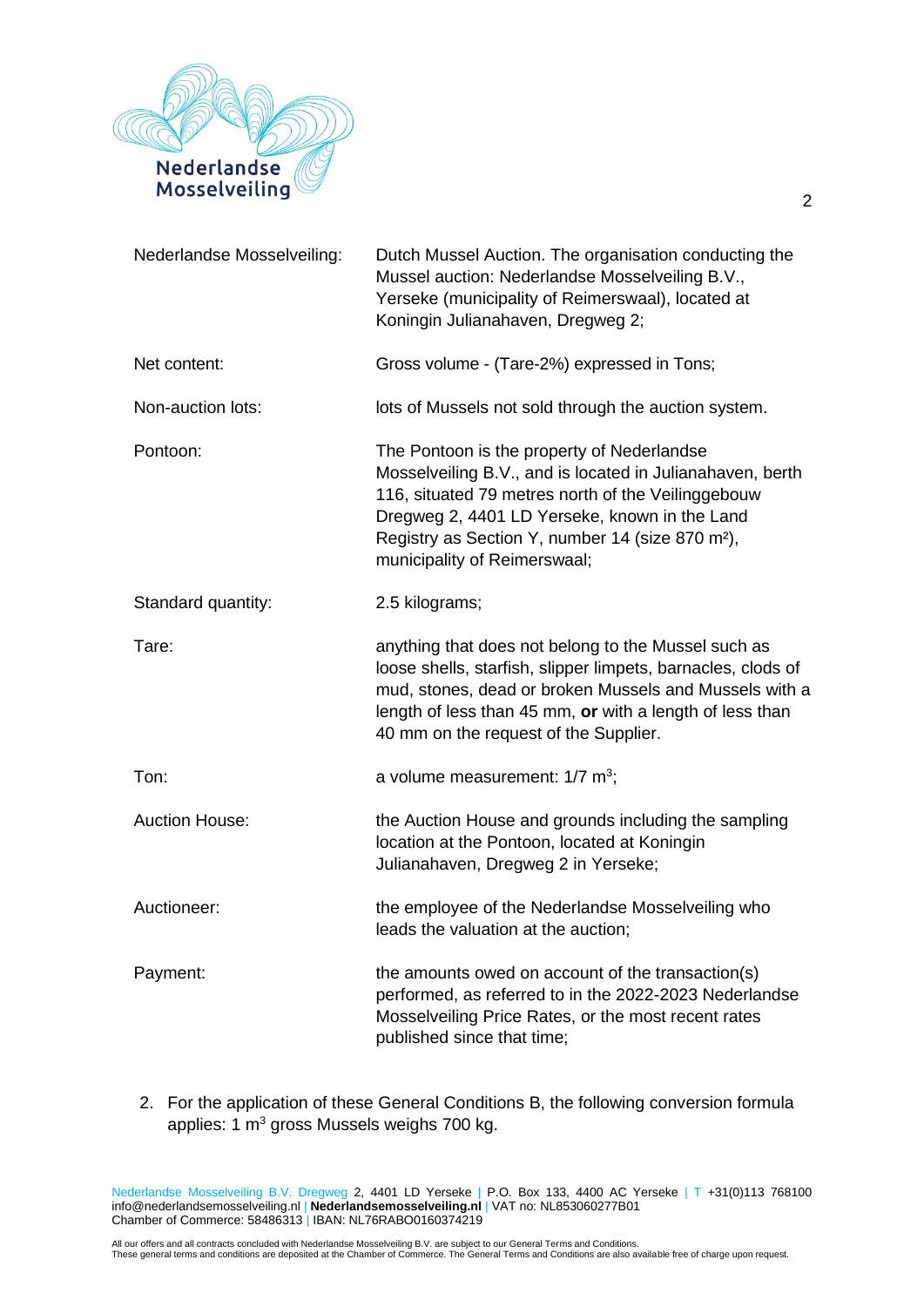

### Article 3 - Delivery of lots

- 1. The Supplier must deliver the lot of Mussels to the Auction House by vessel or vehicle.
- 2. The Supplier must report the delivery and the manner of delivery to the Auctioneer.
- 3. The Auctioneer can grant permission to a Supplier to deviate from the obligation referred to in the first section on the condition that the measuring and sampling as referred to in Articles 5 through 9 is done by an employee of the Nederlandse Mosselveiling. The permission may be changed or withdrawn at any time if these General Terms and Conditions B are not complied with. Additional costs in addition to the regular costs for sampling may also be charged if sampling and measuring take place outside the Auction House.
- 4. The delivery of a lot of Mussels should be reported in good time, before the times of measuring and sampling are determined, through the digital announcing portal in the online auction system. Or by applying for an accompanying ticket, called a "delivery card". These tickets are available at the auction in Yerseke.
- 5. If the notification referred to in section 4 takes place after the measuring, sampling and auctioning times have been determined, the measuring, sampling and auctioning of the lot of Mussels may be postponed until after the previously determined measuring, sampling and auction of lots of Mussels delivered with proper notification has taken place.
- 6. If notification is made by telephone after the time of measurement and sampling has been determined by the Auctioneer, measurement/weighing and sampling of the vessel/vehicle may be postponed until all vessels/vehicles properly registered via the online announcing portal or a delivery card have been measured/weighed and sampled.
- 7. The Supplier must indicate at the time of registration whether the Tare of the lot is to be determined using the standard minimum length of 45 mm or the minimum length of 40 mm. If the Supplier does not specify, the standard minimum length of 45 mm will be used. The Supplier must also indicate whether the financial settlement of the purchase price between the Supplier and the Buyer should be carried out by the Nederlandse Mosselveiling. If the Supplier opts for financial settlement, the provisions of Article 15 shall also apply.
- 8. When registering the lot, the Supplier is responsible for all relevant data provided about the lot. The Nederlandse Mosselveiling cannot be held liable in any way for the listing or publication of incorrect lot data.

### Article 4 - Requirements for measuring and sampling

- 1. The designated places of the cargo holds of mussel vessels that bring Mussels to the Auction House should be accessible places for the sampling crane of the Nederlandse Mosselveiling.
- 2. The designated places in the cargo holds of vessels that bring Mussels to the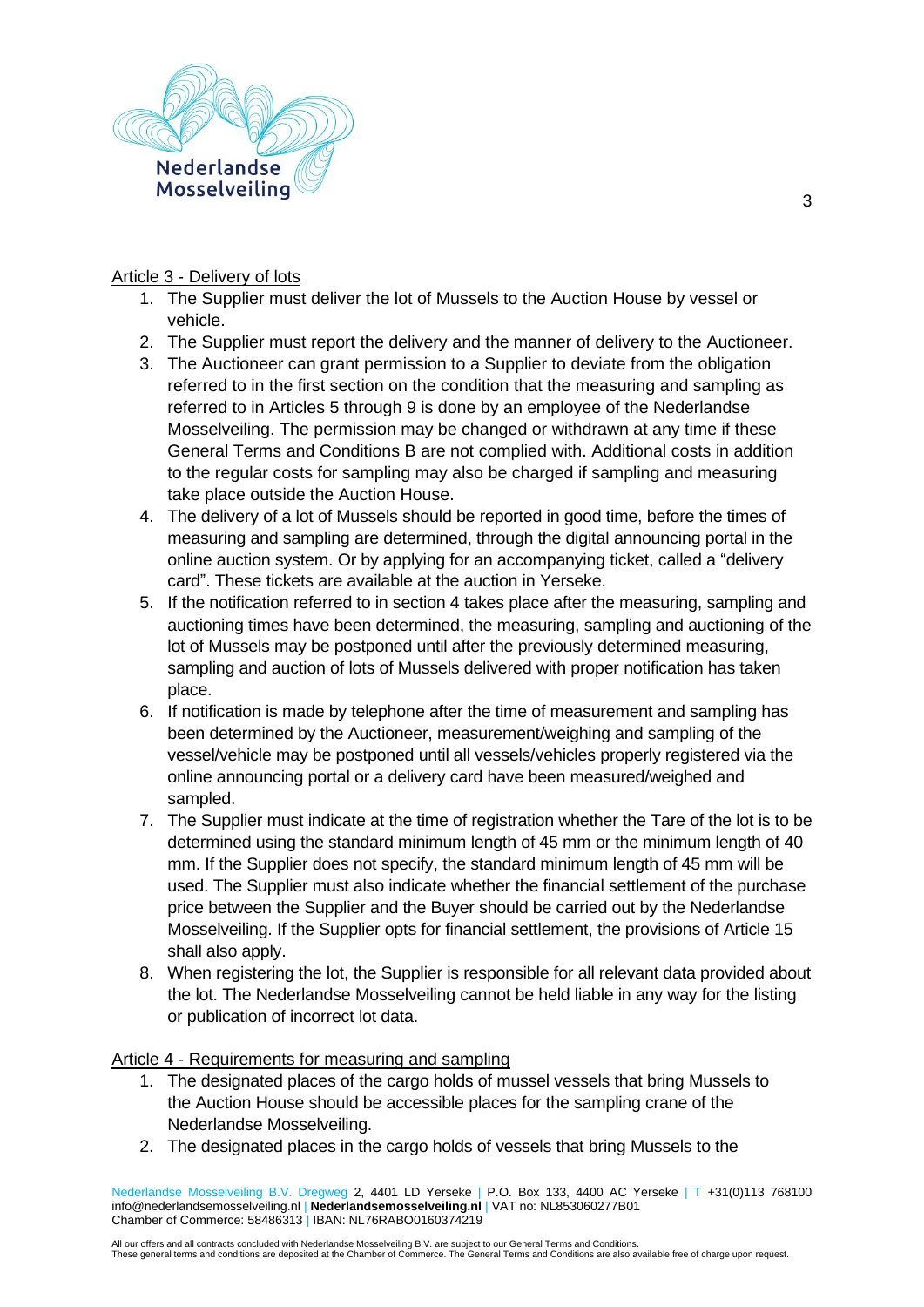

Auction House should be accessible to the staff of the Nederlandse Mosselveiling with respect to health and safety requirements.

- 3. The Supplier is obliged to report to the Nederlandse Mosselveiling in writing, at least one week prior to delivery, any adjustment to the hold(s) which results in a change to the relative content of the hold(s).
- 4. A Supplier bringing Mussels to the Auction House by boat must ensure that the following requirements are observed when loading the Mussels for each hold:
- a. no movable objects, such as dredges, may be present in the hold with the Mussels;
- b. there must be no water in the hold when measuring;
- c. loading above the level of the gangways is only permitted if the entire surface of the vessel's hold is loaded with Mussels;
- d. if the entire surface of the hold is not loaded with Mussels, the cargo may only have one slope end;
- e. the loads must be smoothed off in cases referred to in subsections 2(c) and (d);
- f. If Mussels are offered in the rinsing hold, the following additional conditions shall also apply:
	- 1) prior written permission has been obtained from the Nederlandse Mosselveiling to offer cargo in the rinsing hold of the vessel;
	- 2) the loaded rinsing hold should be sufficiently accessible for a representative measurement and sampling by an employee of the Nederlandse Mosselveiling;

Slopes are not permitted.

- 5. Lots of Mussels that are offered without meeting the conditions referred to in subsections 4(a-f) will not be measured and sampled until the conditions have been met.
- 6. Persons in the Auction House or on the sampling site, including the Supplier who has brought the Mussels to the Auction House, are obliged to immediately comply with the instructions of the Auctioneer or any other employee of the Nederlandse Mosselveiling.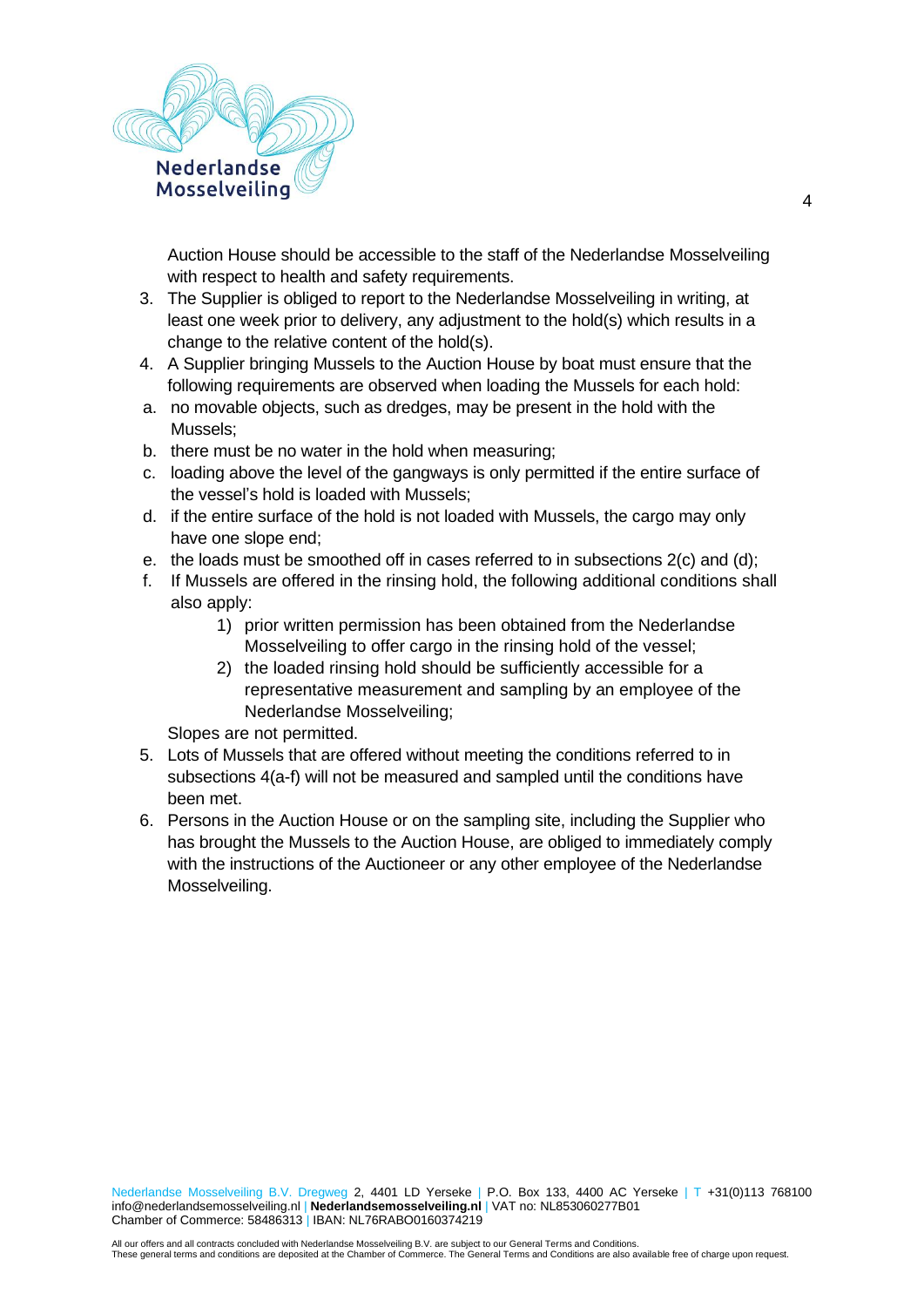

### Article 5 - Determination of vessel contents

- 1. The gross volume of a cargo of Mussels that has been brought by vessel to the Auction House in bulk is determined on the basis of the average height of the cargo of Mussels in the vessel and the volume measurement of the vessel's hold, known to the Nederlandse Mosselveiling. The average height of the load of Mussels in the vessel is determined by the Auctioneer or an employee of the auction by means of a measuring rod inserted into the load by the employee. Depending on the construction of the bottom of the hold, this employee will measure the height of the load in up to three places. The Buyer or the Supplier shall be provided with a calculation of the measured quantity upon request.
- 2. If one or more lots of Mussels, with due observance of the provisions of Article 3.3, are delivered by vessel, unloaded and weighed in big bags at the location of the Buyer, the Supplier is responsible for communicating the weight of the bags to an employee of the Nederlandse Mosselveiling. Preferably, the bags should be weighed on a crane scale made available to the Buyer by the Nederlandse Mosselveiling directly linked to the digital auction system of the Nederlandse Mosselveiling. If the weight of the bags is communicated in any other way, this must be done in writing or digitally without delay.

### Article 6 - Determination of vehicle volume

- 1. The gross weight of a load of Mussels brought to the Auction House by vehicle is the difference between the loaded weight and the empty weight of the vehicle. The loaded weight is the weight of the loaded vehicle shortly before the start of sampling. The unladen weight of the vehicle is the weight of the vehicle shortly after unloading, including the weight of pallets where applicable. Loaded weight and unladen weight is determined on the basis of the weight note accompanying the vehicle, or on the basis of the data provided directly by a weighbridge designated by the Nederlandse Mosselveiling.
- 2. If one or more lots of Mussels, with due observance of the provisions of Article 3.3, are delivered by vehicle in big bags, unloaded and weighed at the location of the Buyer, the Supplier is responsible for communicating the weight of the bags to an employee of the Nederlandse Mosselveiling. Preferably, the bags should be weighed on a crane scale made available to the Buyer by the Nederlandse Mosselveiling directly linked to the digital auction system of the Nederlandse Mosselveiling. If the weight of the bags is communicated in any other way, this must be done in writing or digitally without delay.
- 3. A Supplier who brings Mussels by vehicle to the Auction House or to the location of the Buyer is responsible for the correct performance of the actions referred to in sections 1 and 2 by the carrier of the cargo.

#### Article 7 - Preparation for sampling

1. To establish the necessary data for a lot of Mussels that has been brought to the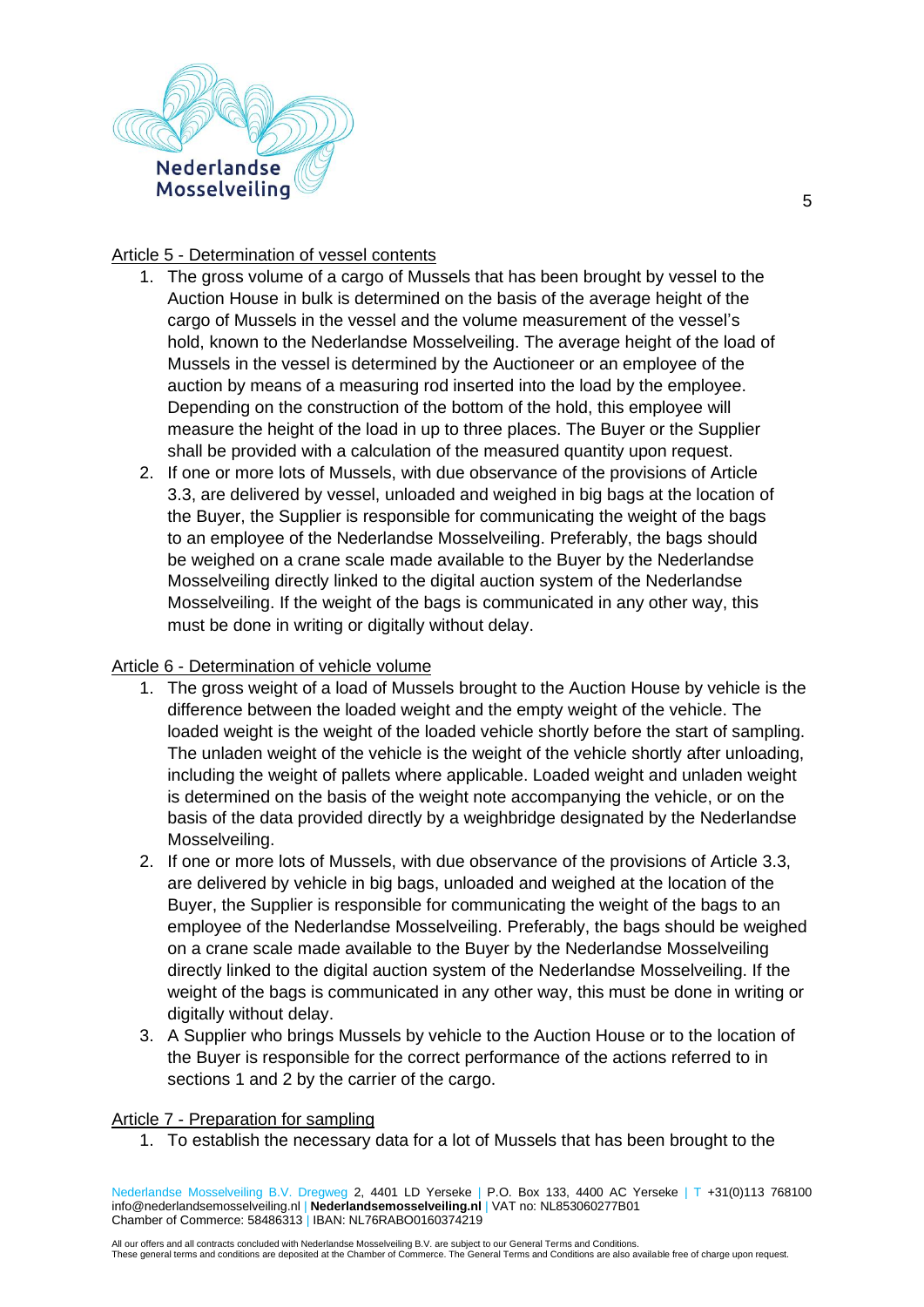

Auction House by the Supplier, the Mussels are sampled by the Nederlandse Mosselveiling using equipment made available for this purpose by the Nederlandse Mosselveiling.

- 2. A Supplier bringing Mussels to the Auction House by boat must ensure upon arrival that the boat is moored to the Pontoon in such a way that the pontoon crane can reach to collect one or more samples from any location in the cargo hold.
- 3. A Supplier who brings in Mussels by vehicle is obliged to immediately comply with the instructions of the Auctioneer or an employee of the Nederlandse Mosselveiling regarding the samples to be taken.
- 4. An employee of the Nederlandse Mosselveiling will take one average sample per cargo hold.

### Article 8 - Sampling from moored vessel

- 1. If the cargo is delivered by vessel in bulk, an employee of the Nederlandse Mosselveiling will use a crane to dig a hole in the cargo at a random place and depth and scoop out a sample.
- 2. A sample bucket is filled from the last scoop in one motion.
- 3. If the cargo is delivered by vessel in big bags, an employee of the Nederlandse Mosselveiling Auction will dig a hole in a randomly chosen big bag using the sample bucket, either by shovelling or by filling it during unloading into a container on location.
- 4. After filling, the sample bucket is sealed by an employee of the Nederlandse Mosselveiling.
- 5. The sample bucket is assigned the number of the vessel from which the Mussels were taken.
- 6. After being sealed by an employee of the Nederlandse Mosselveiling, the sample bucket, accompanied by its ticket, is immediately taken by or on behalf of the Supplier to the sampling area of the Auction House.

### Article 9 - Sampling from a vehicle

- 1. If the cargo is delivered in bulk by vehicle, an employee of the Nederlandse Mosselveiling will manually dig a hole in the cargo with a pitchfork at a random location, taking three scoops.
- 2. If the cargo is delivered by vehicle in big bags, an employee of the Nederlandse Mosselveiling will dig a hole in a randomly chosen big bag using the sample bucket and scoop out a sample.
- 3. A sample bucket is filled from the resulting hole with a single scooping motion.
- 4. If a load in big bags is brought by vehicle and sampled on location, an employee of the Nederlandse Mosselveiling fills the sample bucket from a random big bag while the Mussels are being unloaded into a container.
- 5. After filling, the sample bucket is sealed by an employee of the Nederlandse Mosselveiling.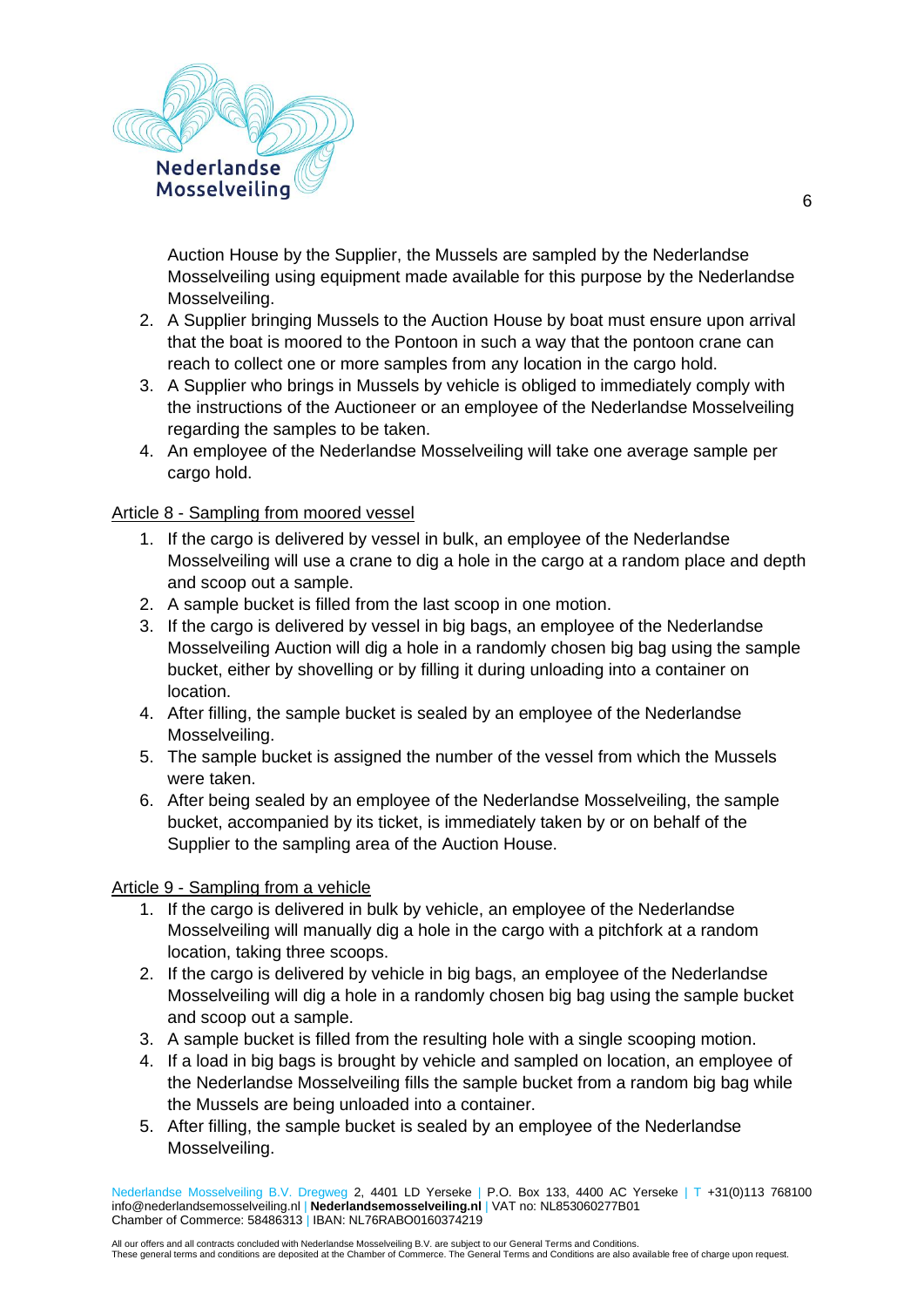

6. After being sealed by an employee of the Nederlandse Mosselveiling, the sample bucket, accompanied by its ticket, is immediately taken by or on behalf of the Supplier to the sampling area of the Auction House.

### Article 10 Unsealing of sample buckets

- 1. After the sample bucket enters the sampling area of the Auction House, the employee of the Dutch Mussel Auction present there will break the seal of the sample bucket and determine the gross weight of the sample by weighing the contents of the bucket.
- 2. The treatment described above will not be performed if, when the bucket enters the sampling area, it appears that the seal has been broken in such a way that there is reasonable doubt about the contents of the sample bucket. If necessary, an employee of the Nederlandse Mosselveiling will take another sample from the relevant shipment of Mussels, in accordance with the provisions of Article 8 or Article 9.
- 3. The entire contents of the sample buckets referred to in Articles 8 and 9 will be sampled.
- 4. The data obtained shall be considered representative of the relevant cargo hold.

### Article 11 - Sample analysis procedure

1. From the gross weight of the sample, an employee of the Dutch Mussel Auction will determine the following (with due observance of the provisions below in this article): the percentage of Tare, the composition according to shell size, the composition according to width classes, per width class the number of pieces per kilogram, the number of Mussels, the percentage of meat weight as well as the barnacles and/or slipper limpets on the Mussels, expressed ingrams. The composition according to shell size, the composition according to width classes, per width class the pieces per kilogram, the meat weight and the barnacles and/or slipper limpets will be arithmetically converted to the Standard Quantity.

The following parameters are used for this purpose:

- Shell size: number of Mussels of a given size class per 100 pieces;
- width class: the percentage of net Tons of a given width class:
- ₋ pieces per kilogram: number of Mussels of a given width class per kilogram;
- number: number of Mussels per standard quantity;
- barnacles/slipper limpets: number of grams per standard quantity:
- meat weight (expressed as a percentage).
- 2. The Tare percentage shall be determined as follows:
	- the Tare is removed from the Mussels:
	- − A photograph is taken of both the Tare and the cleaned Mussels;
	- The net quantity of Mussels remaining is weighed to determine the net weight of the sample;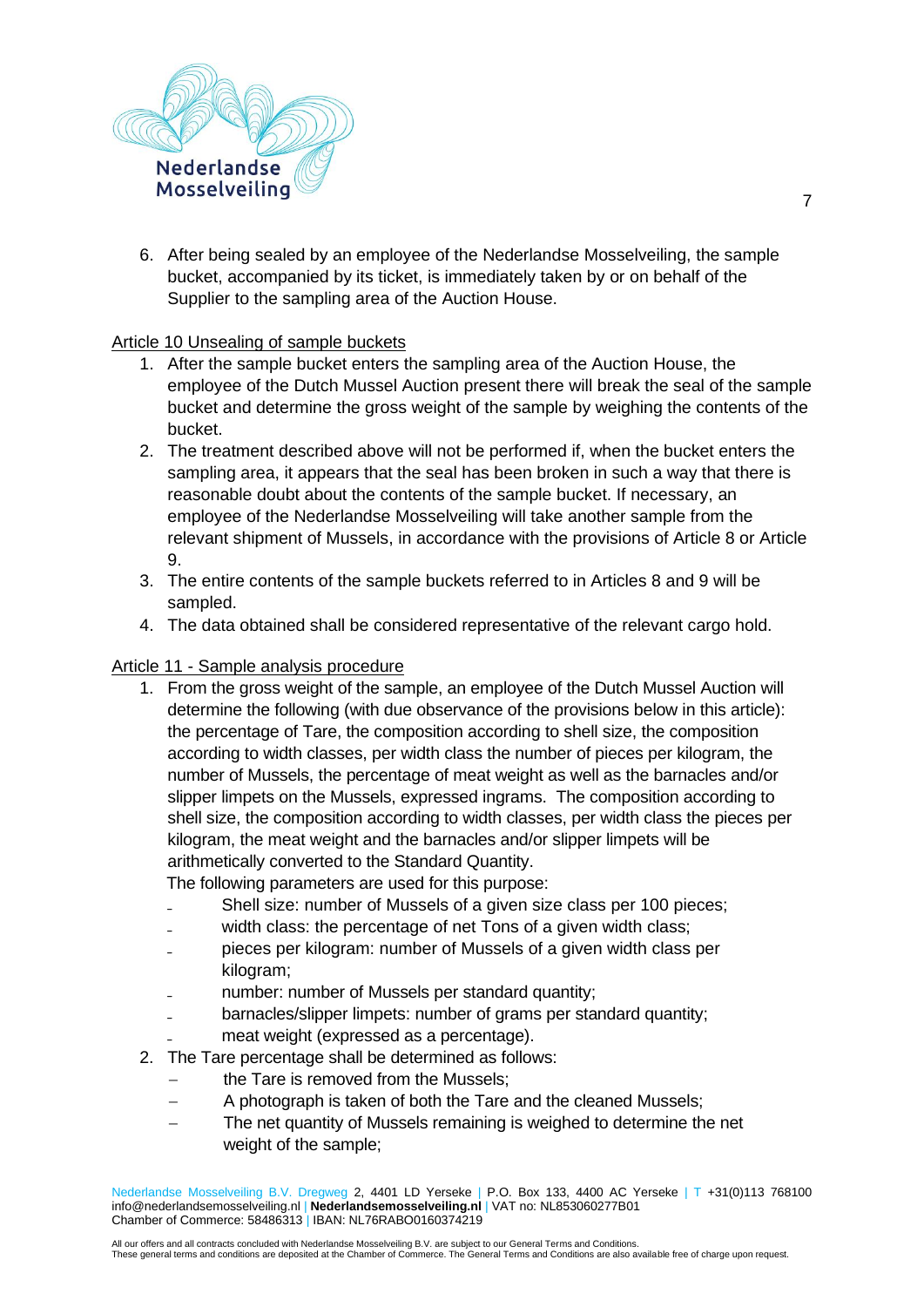

The Tare percentage is determined according to the following formula: Tare percentage= gross weight - net weight x 100%

# gross weight

- 3. When determining the composition by shell size of the lot of Mussels, a quantity of 100 Mussels will be assumed. The determination of the shell size and the division into width classes shall be carried out using a Mussel length and width analyser (MLWA) especially developed for this purpose, or using a calliper or Mussel length gauge suitable for this purpose if the MLWA is out of order. The minimum length is separated using a calliper or Mussel length gauge suitable for that purpose.
- 4. The number of Mussels in a sample shall be determined by the MLWA referred to in section 3, or by counting if the MLWA is out of order.
- 5. The meat weight is determined by boiling the Mussels, after which the Mussel meat is removed from the shell, placed in a sieve to drain, and then weighed.
- 6. A photograph is taken of the cooked meat.

## Article 12 - Procedure for re-sampling

- 1. If the Supplier believes the composition of the sample taken does not match the lot offered, the Supplier may ask the Auctioneer to take a new sample of the cargo.
- 2. The request must be made before the data has been processed.
- 3. A new sample is then taken in accordance with the provisions of Article 8 or Article 9.
- 4. The analysis of the new sample is carried out in accordance with the provisions of Article 11.
- 5. The data from the analysis of the new sample replaces the data from the analysis of the sample previously taken from the lot in question, with which it shall be regarded as the final sample.
- 6. Depending on the set time for auction lots, the Auctioneer decides whether the taking, sampling and/or administrative processing must be postponed until after an auction that has already been held.

# Article 13 - Determination of the Purchase Price

- 1. The Supplier submits a statement of the purchase price of the lot of Mussels he has delivered to the Nederlandse Mosselveiling.
- 2. The Supplier must declare a purchase price in conformity with the market to the Nederlandse Mosselveiling for the lot of Mussels delivered.
- 3. If it appears that the purchase price declared by the Supplier, as referred to in Article 13.1, differs from the purchase price of comparable lots of Mussels that have been traded via the Nederlandse Mosselveiling, and the Auctioneer considers a correction of the purchase price to be necessary in the statement for the Ministry of Agriculture, Nature and Food Quality, the Nederlandse Mosselveiling reserves the right to correct the purchase price in the statement for the Ministry of Agriculture, Nature and Food Quality.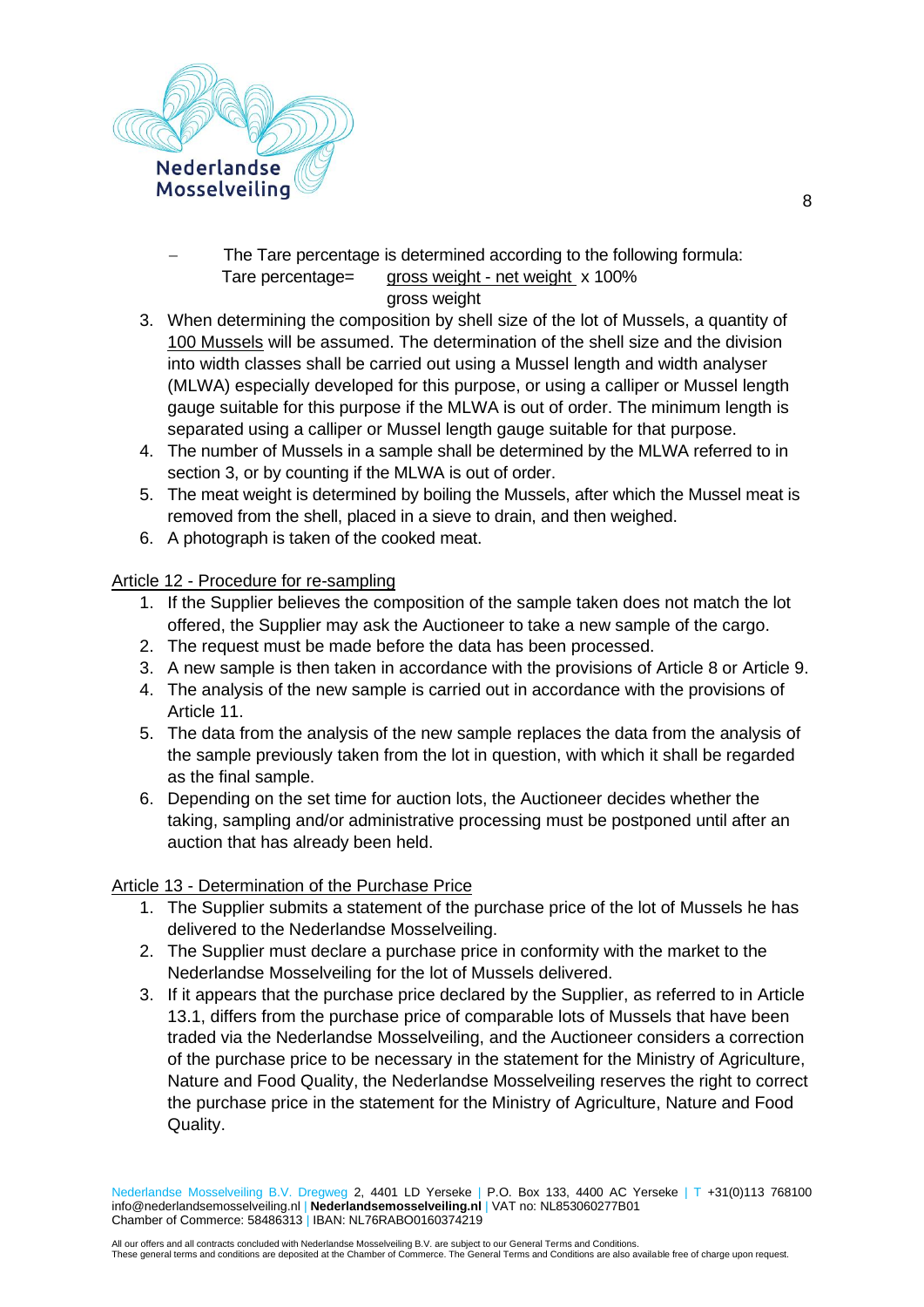

- 4. Before the purchase price of a lot of Mussels is entered into the auction system, the Auctioneer ensures that the following information is recorded in the auction system:
	- a. an indication of the vessel or vehicle and the cargo hold in which the lot of Mussels was delivered;
	- b. the number of gross and net Tons of cargo delivered;
	- c. the place where the Mussels were harvested by area and plot number where they were harvested;
	- d. the Tare percentage;
	- e. a photograph of the Tare and of the cleaned Mussel sample;
	- f. the weight in grams of barnacles or slipper limpets on the shells per standard quantity;
	- g. the composition according to shell size, shell width and the number of Mussels of the width class per kg of the lot of Mussels;
	- h. The number of Mussels per standard quantity;
	- i. the percentage meat weight of the Mussels; and
	- j. a photograph of the cooked meat of the sample.

All data relating to the analysis and purchase price of the lot of Mussels lot is visible only to the Supplier and Buyer involved in the transaction and to the Nederlandse Mosselveiling.

### Article 14 - Financial Obligations of Supplier at Registration and Valuation Only

- 1. The payment owed by the Supplier and any other obligations will be collected by the Nederlandse Mosselveiling on the seventh calendar day after the invoice date.
- 2. If the Supplier cannot comply with the obligations set forth in this article, the measuring, sampling and administrative processing of subsequent lots of Mussels from the Supplier may be refused.
- 3. If it is found that the purchase price declared by the Supplier, as referred to in Article 13.1, differs from the purchase price of comparable lots of Mussels that have been traded via the Nederlandse Mosselveiling, and the Nederlandse Mosselveiling deems it necessary to make a correction in the statement for the Ministry of Agriculture, Nature and Food Quality, then the Nederlandse Mosselveiling reserves the right to correct the payments owed by the Supplier, as referred to in Article 14.1, and to charge the underpaid fees to the Supplier or to offset them against the purchase price of a later lot of Mussels, as referred to in Article 15.6.

## Article 15 - Financial Obligations of Buyer and Settlement of Financial Transaction by Nederlandse Mosselveiling

1. If the Supplier chooses to have the financial transaction handled by the Nederlandse Mosselveiling, as referred to in Article 3, the purchase price of the Mussels purchased by the Buyer from the Supplier, plus the fee owed by the Buyer and any other payment obligations, will be collected by the Nederlandse Mosselveiling on behalf of the Supplier on the third calendar day after the invoice date.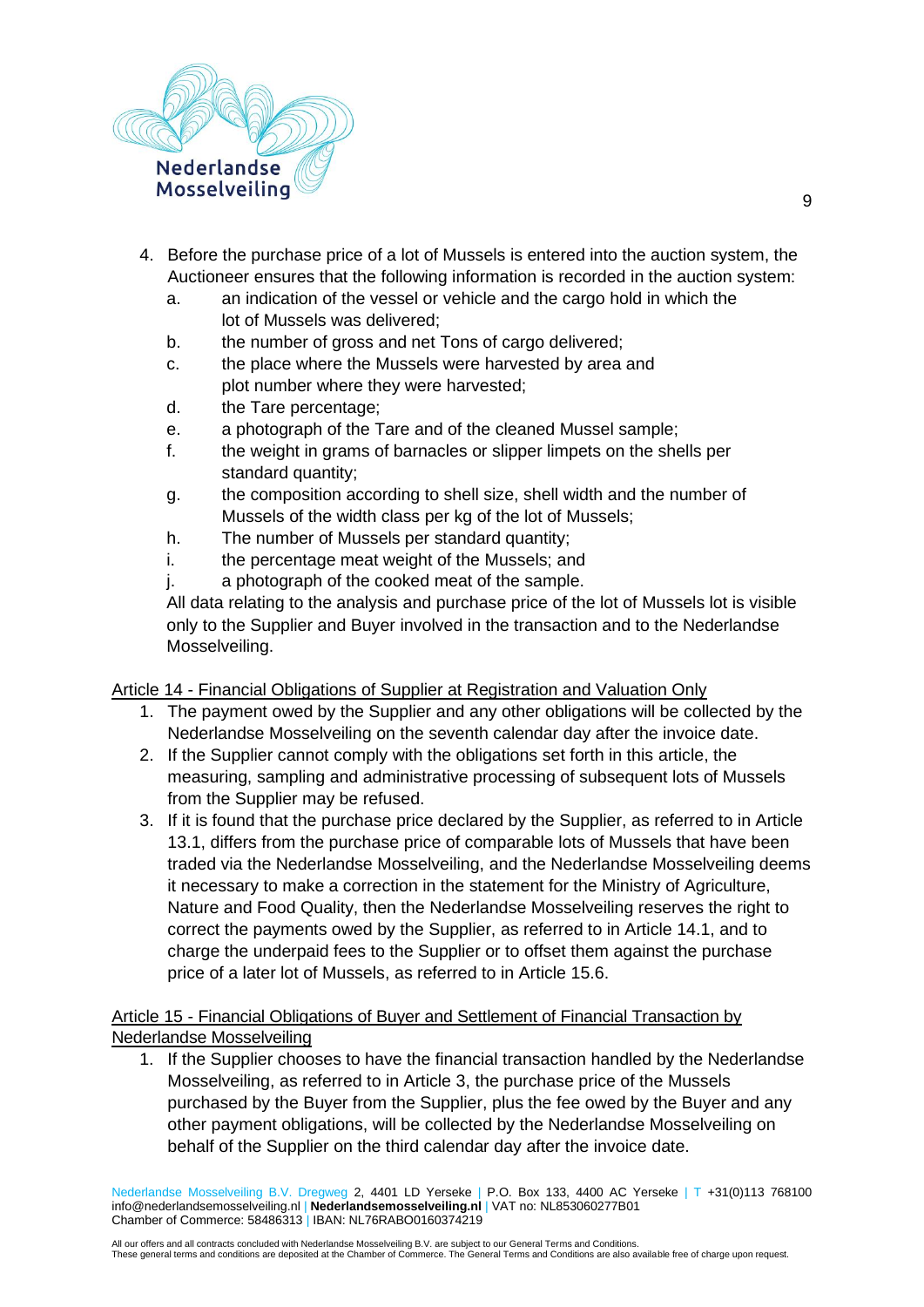

- 2. The Buyer is obliged to provide the Nederlandse Mosselveiling with a business direct debit authorisation. A written statement co-signed by the Buyer's bank in which the Buyer waives the right of reversal and the bank waives the right of cancellation must also be provided.
- 3. The Buyer is responsible at all times for the timely payment of invoices. If the direct debit is refused by the bank and the Buyer has not paid by transfer within the payment period, the Buyer shall be considered in default by operation of law.
- 4. If the Buyer does not comply with the provisions of the second section, the Buyer must, well in advance, provide a bank guarantee issued in the Buyer's name by a financial institution of good repute and on the usual terms and conditions, which must be approved by the Nederlandse Mosselveiling.
- 5. If the Buyer is unable to meet the obligations set out in Article 15.2 or 15.4, the financial settlement of the purchase price will be refused by the Nederlandse Mosselveiling.
- 6. The Nederlandse Mosselveiling will ensure that , on the seventh calendar day after the invoice date , the purchase price, less the fees and any other charges owed by the Supplier, is transferred to the bank account indicated by the Supplier.

### Article 16 - Liability of Nederlandse Mosselveiling

- 1. The Nederlandse Mosselveiling is not liable for deviations found in the cargo hold that have not been reported in accordance with the provisions of Article 4.3.
- 2. The Nederlandse Mosselveiling cannot be held liable for damage caused to vessels, vehicles, persons, materials and/or goods in the broadest sense of the word, and/or for the consequences of defects or malfunctions in hardware and software, in data and telecommunications equipment and/or in the auction system, except insofar as the damage is attributable to intent and/or deliberate recklessness on the part of the Nederlandse Mosselveiling or its supervisory employees. The Nederlandse Mosselveiling shall never be liable for mistakes made by non-management employees, auxiliary persons or representatives, unless it can be proven that the Nederlandse Mosselveiling has clearly failed in this respect.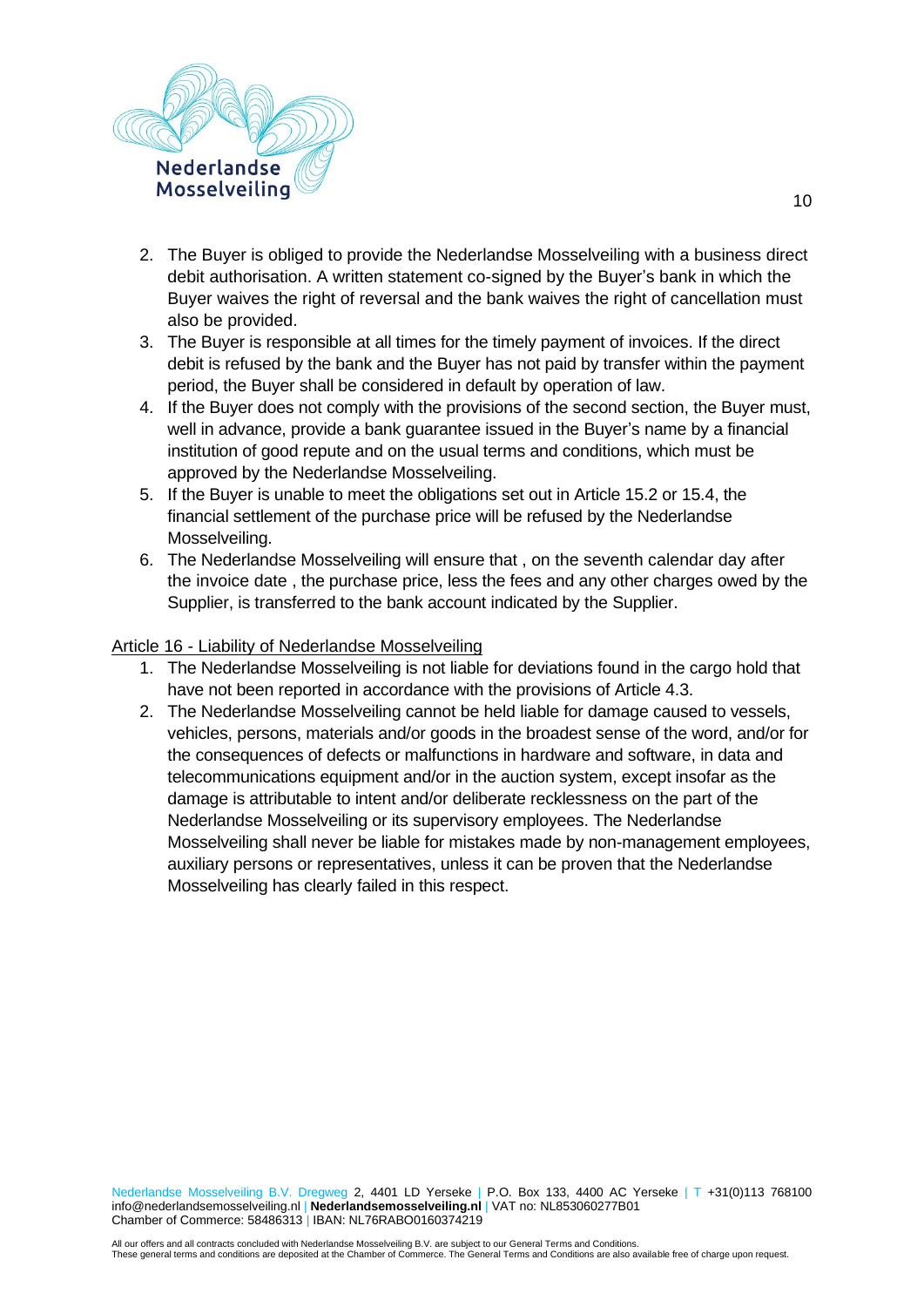

- 3. The Nederlandse Mosselveiling can never be held liable for non-compliance by the Supplier and/or the Buyer with their obligations to each other. More specifically (but not exclusively), the Supplier can never hold the Nederlandse Mosselveiling liable for the Buyer's failure to pay the purchase price.
- 4. The restrictions in this article also apply to the conduct and/or advice of any auxiliary persons and subordinates engaged by the Nederlandse Mosselveiling for the provision of their services.

## Article 17 - Traffic Rules on the Premises of the Nederlandse Mosselveiling

- 1. The traffic regulations of the Road Traffic Act apply to the entire premises of the Dutch Mussel Auction, regardless of the fact that the roadways are not accessible to the public.
- 2. The Nederlandse Mosselveiling is not liable for damage resulting from traffic accidents occurring on the premises of the Nederlandse Mosselveiling unless there is evidence of intent or wilful recklessness on the part of the Nederlandse Mosselveiling.

### Article 18 - Applicable Law/Disputes

- 1. All legal relationships between the Nederlandse Mosselveiling and its employees and the Suppliers and Buyers, as well as legal relationships between the latter, shall be governed exclusively by the laws of the Netherlands, irrespective of the nationality, place of residence or domicile of the person or legal entity involved.
- 2. The provisions of the Vienna Sales Convention are excluded.
- 3. In the event of a dispute between the Nederlandse Mosselveiling and its employees and the Suppliers and Buyers, the Court of Zeeland-West Brabant is competent to take cognisance of the dispute.

### Article 19 - Final Provisions

- 1. These General Terms and Conditions B shall come into effect on 1 June 2022 and replace the previous General Terms and Conditions of the Nederlandse Mosselveiling.
- 2. If and insofar as it is established at any time that any provision of these General Terms and Conditions B is void or voidable, this shall not affect the validity of the remaining provisions of these General Terms and Conditions B. In place of the void or voided provision, the provision that the Nederlandse Mosselveiling would have stipulated if it had known of the nullity or voidability shall apply.
- 3. In cases not provided for in these General Terms and Conditions B, the applicable legislation or rules set by the Nederlandse Mosselveiling, the custom and practice of the Nederlandse Mosselveiling and its place of business shall prevail. If custom or practice also do not provide for the case, the Management Board of the Nederlandse Mosselveiling shall decide.